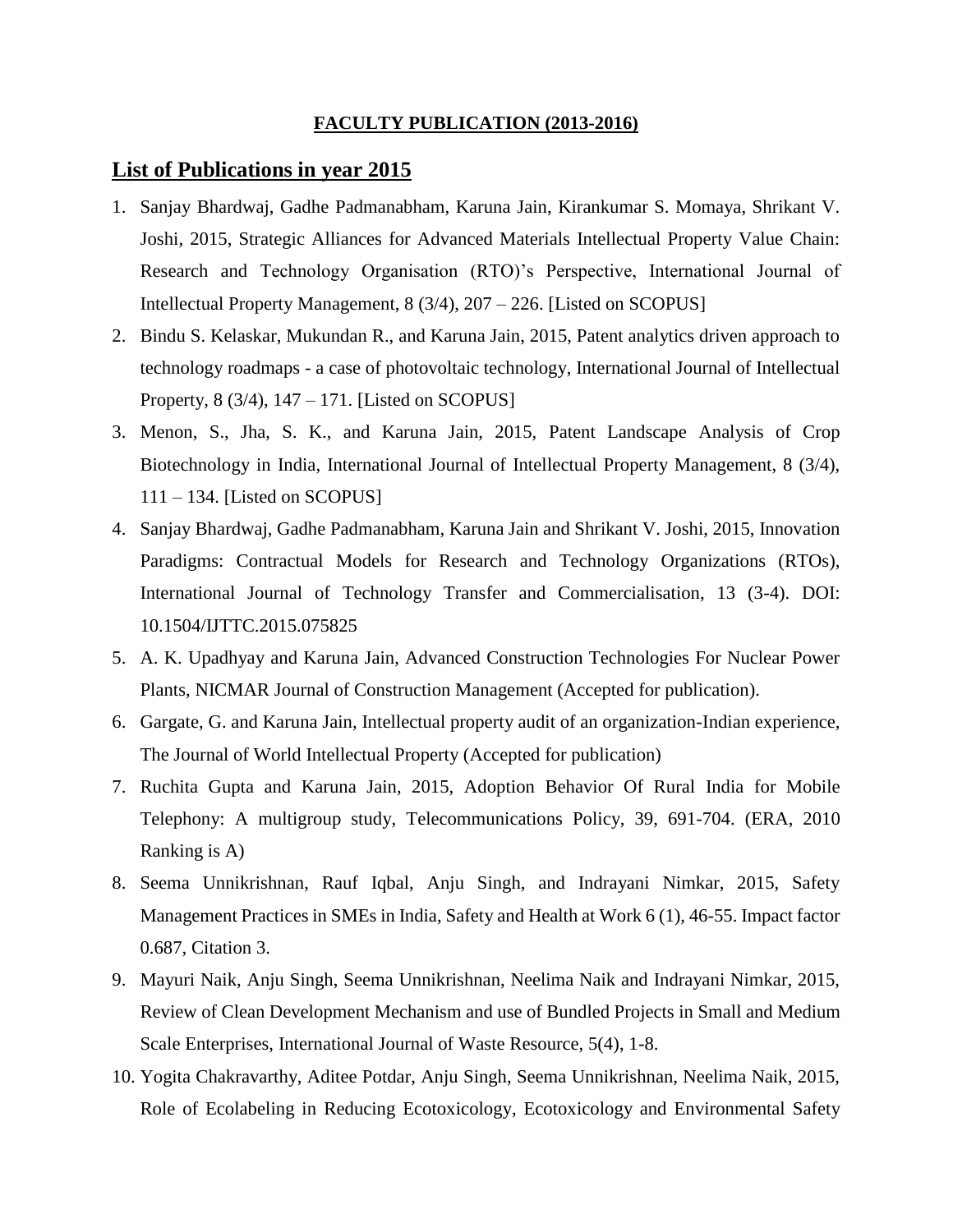(Vol. and Issue no. not yet provided). Available online from September 2015 doi:10.1016/j.ecoenv.2015.09.017

- 11. Indrayani Nimkar, Anju Singh, Seema Unnikrishnan and Neelima Naik, 2015, Potential of GHG Emission Reduction from Agriculture Sector, International Journal of Global Warming 2015, 8 (1), 31-45.
- 12. Vikrant Patil, Anju Singh, Neelima Naik, Seema Unnikrishnan and Prasad Khale, 2015, Change Detection Analysis of Mangroves for Effective Implementation of Coastal Zone Management Plan, Journal of Environmental Research and Development 9 (4), 1225-1233.
- 13. Anju Singh, Absar Kazmi, Markus Starkl, Itee Bawa, Prasad Khale, Vikrant Patil, Indrayani Nimkar, Mayuri Naik, 2015, Sewage Treatment and Management in Goa, India - a case study, Water Quality, Exposure and Health (WQEH) DIO: 10.1007/s12403-015-0183-5. Impact factor 0.91.
- 14. Ranjani K. S., and Bapat V., 2015, Deepening Financial Inclusion Beyond Account Opening: Road Ahead for Banks, Business Perspectives and Research, 3(1), 52-65.
- 15. B. K. R. Naik and Sujay S.*,* 2015, Impact of Mobile Phones on Youth: Situation at Indian Technical Academic Institution, International Journal of Research and Development in Technology and Management Science – Kailash, 22 (1), 64-75.
- 16. R. R. Lekurwale, Akarte Milnd and D. N. Raut, 2015, Framework to Evaluate Manufacturing Capability Using Analytical Hierarchy Process, International journal of Advance Manufacturing Technology, Springer International Publishing 76, 565-576.
- 17. Sanjay R. Gangurde, Akarte Milnd, 2015, Segmentation Based Product Design Using Preferred Features, Benchmarking: An International Journal, Emerald publication, 22 (6), 1096-1114.
- 18. Pandey Neeraj, 2015, Case Analysis: Havells India Limited Transition from an Industrial Brand to a Consumer Brand, Vikalpa, Sage Publications, 40 (3), 383-387
- 19. Patwardhan, Avadhut; Pandey, Neeraj and Dhume, S. M., 2015, Understanding Physicians Internet Adoption Pattern: A Hybrid Approach for Pharmaceutical Marketing, International Journal of Marketing and Business Communication*,* 4 (2), 53-69
- 20. Singh, Gaganpreet and Pandey, Neeraj, 2015, Leveraging Returnability for Price Premium, Journal of Revenue and Pricing Management, Palgrave Publication, 14 (4), 276-292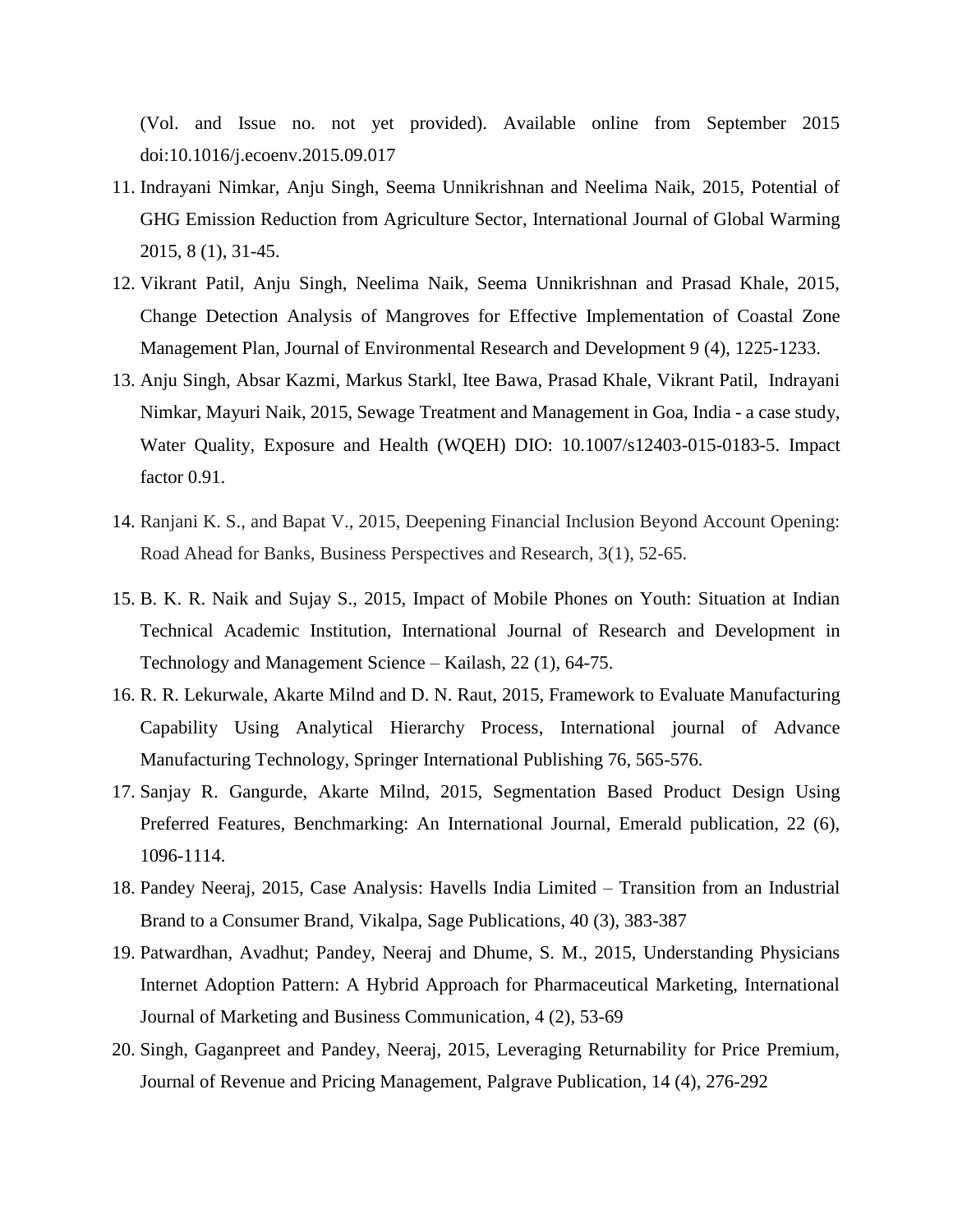- 21. Patwardhan Avadhut; Pandey Neeraj and Dhume S. M., 2015, Leveraging TAM for Examining Internet Usage Among Physicians in Changing Indian Pharmaceutical Marketing Context: A Structural Equation Modeling Approach, Journal of Medical Marketing*,* Sage Publications, 14 (4), 201 -211
- *22.* Singh, Gaganpreet and Pandey, Neeraj, 2015, Revisiting Three Decades of Price Premium Research in Marketing: A Literature Review, International Journal of Revenue Management, Inderscience Publication, 8 (3/4), 219-240
- 23. Kaur, Gagandeep, Pandey, Neeraj, Kiran, Ravi and Kumar, Shailendra, 2015, Employee Attrition in ITeS Call Centres in Selected Clusters of North India: Need to have a Relook, Technics Technologies Education Management, 10 (1), 124-135
- *24.* Singh, Gaganpreet and Pandey, Neeraj, 2015, Four Decades of Coupon Research in Pricing: Evolution, Development and Practice, Journal of Revenue and Pricing Management, (Forthcoming).
- 25. Mehta, N.K., 2015, Revisiting Emotional Intelligence: from The Realms of Ancient Indian Wisdom, International Journal of Indian Culture and Business Management, 10 (1), 42–59.
- 26. Mehta N.K., 2015, Teaching Ethical Behaviour: Conversational Analysis in Perspective, International Journal of Social, Behavioral, Educational, Economic, Business and Industrial Engineering, 9 (3), 998-1006
- 27. Shweta Jha, Vishal Vyas, Padmanav Acharya, 2015, Financial Feasibility Analysis Of Potential Projects of Indian SMEs using DEMATEL, International Journal of Management and Enterprise Development, 14 (3), 199-213
- 28. Singh Rohit Kumar and Acharya P., 2015, Reverse Supply Chain Flexibility : A Theoretical Framework of Research Dimensions, International Journal of Service and Operation Management, 22 (4), 442-454
- 29. Sonal Daulatkar and Purnima S. Sangle, 2015, Causality in Information Technology Business Value: A review, Business Process Management, 21 (3), 482-516. Emerald Publications, UK, citation 2
- 30. Gawankar S., Kamble S. and Raut. R., 2015, Performance Measurement using Balance Score Card and its Applications: A review, Journal of Supply Chain Management Systems, 4 (3), 6- 21.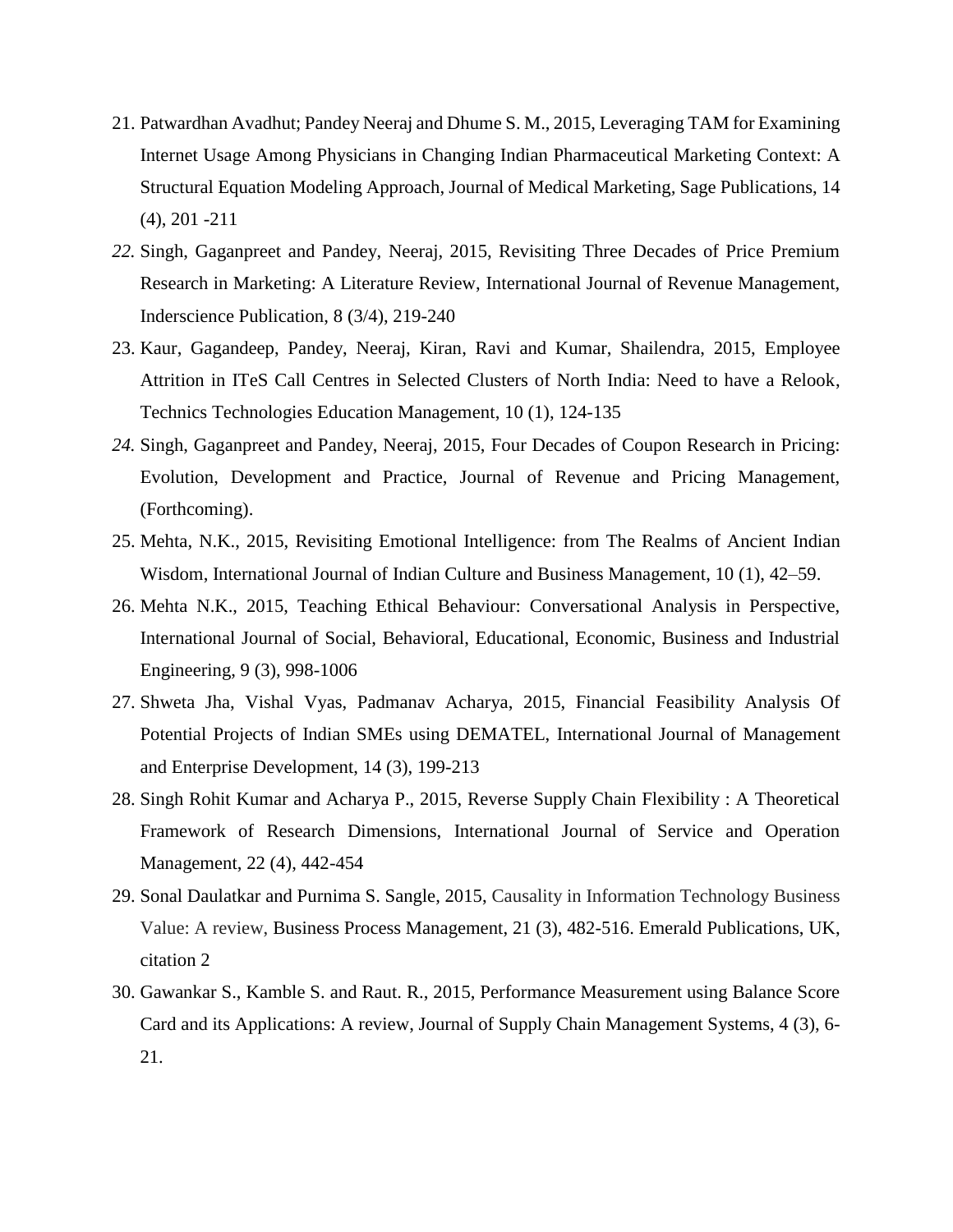- 31. B, Karthik., Raut R., Kamble S., Kharat M. and Kamble S., 2015, Decision Support System Framework for Performance Based Evaluation and Ranking System of Carry and Forward Agents, Strategic Outsourcing: An International Journal, 8 (1), 23-52.
- 32. Jui Ray, ArabindaMitra, Ranjan Chaudhuri and Debashis Sarkar, 2015, An Examination of the Factors Discriminating Onion Growers in West Bengal, Economic Affairs, 60 (2), 187 – 191, DOI: 10.5958/0976-4666.2015.00027.3 (2016; C).

<http://www.ccsenet.org/journal/index.php/ijbm/article/view/58984/32562> <http://www.inderscience.com/offer.php?id=77768> , DOI: 10.1504/IJMCP.2016.077768

- 33. Sumana Chaudhuri, BijanVasigh, Ranjan Chaudhuri, 2015, Estimating a Fair Rate of Return on Equity for Delhi International Airport Limited, Journal of AirportManagement, 9 (1) (Winter 2014-15), 82 – 96
- 34. Chikhalkar, R. D., and Chikhalkar, D. G., 2015, Analysis of Consumer Perceptions of 'Communications' by Online Retailers in India, TheBusiness and Management Review, 6 (4), 7.
- 35. Jagtap M. and Kamble S., 2015, Evaluating the Modus Operandi of Construction Supply Chains Using Organization Control Theory, International Journal of Construction Supply Chain Management, 5 (1), 16–33.
- 36. Dhone N. and Kamble S., 2015, Scale Development for Supply Chain Operational Performance Model (SCOP) in Indian Automobile Sector by Using Exploratory Factor Analysis, International Journal of Logistics Systems and Management, 22 (2), 210-249.
- 37. Jain R., Ali S. W. and Kamble S., 2015, Entrepreneurial and Intrapreneurial Attitudes: Conceptualization, Measure Development, Measure Test and Model Fit, Management and Labour Studies, 40, (1and2), 1-21.
- 38. Dhone N. and Kamble S. 2015, Development and Validation of an Integrated Supply Chain Operational Performance Model for Indian Automobile Industry, International Journal of Procurement Management, 9 (1), 27 – 70. Sanjay Sharma and Sushanth S. Pai, 2015, Analysis of operating effectiveness of a cold chain model using Bayesian Networks. Business Process Management Journal, 21 (4), 722-742.
- 39. Sanjay Sharma and Bhavin Shah, 2015, A Proposed Hybrid Storage Assignment Framework: A case study, International Journal of Productivity and Performance Management, 64 (6), 870- 892.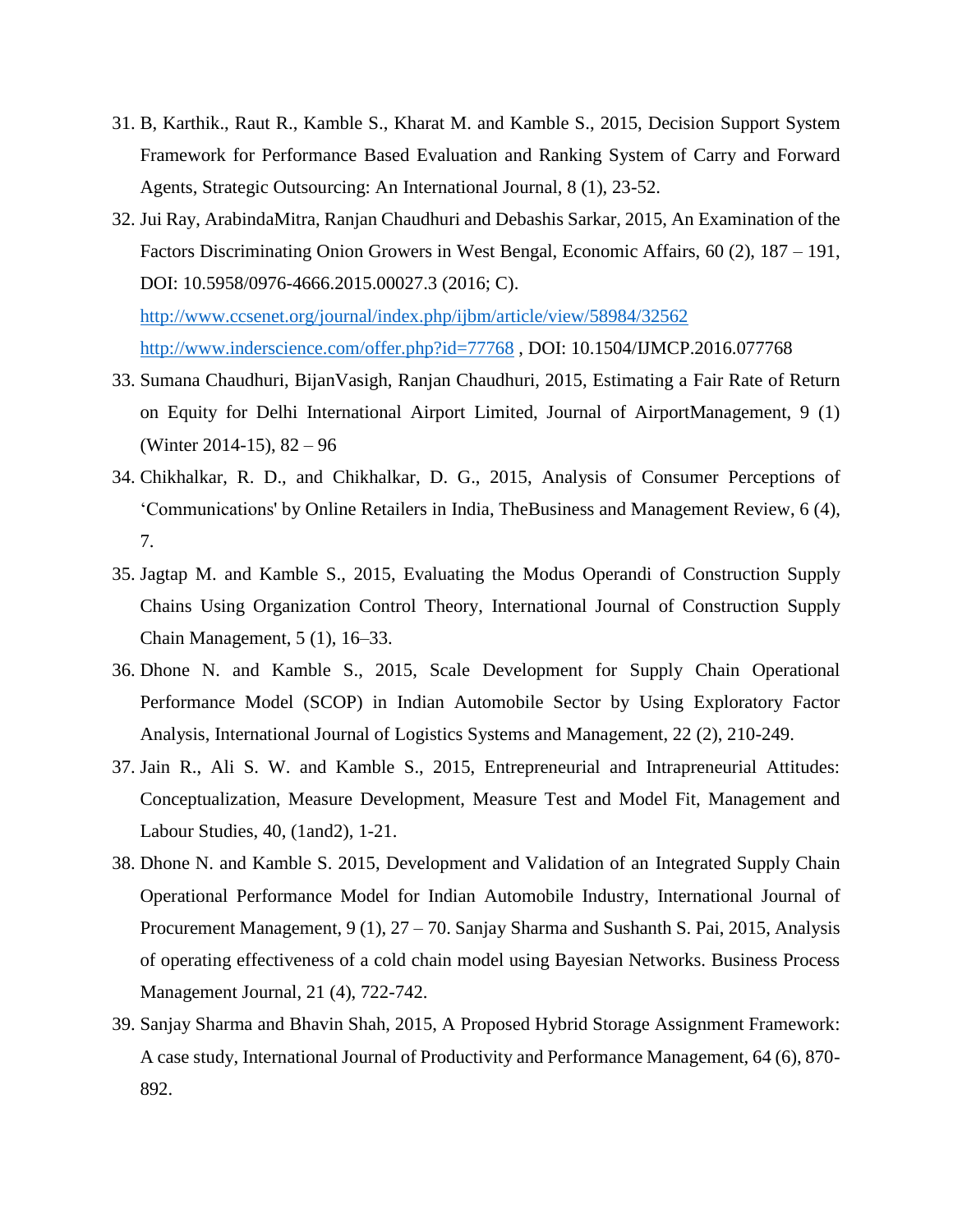- 40. Sanjay Sharma and Sanjay Singh Vijay Singh Patil, 2015, Key Indicators of Rice Production and Consumption, Correlation between Them and Supply-Demand Prediction,International Journal of Productivity and Performance Management, 64 (8), 1113-1137.
- 41. Verma S., 2015, Harnessing the Benefit of Social Networking Sites for Intentional Social Action: Determinants and Challenges, Vision, 19 (2), 104-111
- 42. Vinod Durge and Shirish Sangle, 2015, Adoption of Clean Technology for Sustainable Development: Literature Review, International Journal of Environmental Technology and Management, 18 (4), 275-290. (Scopus)
- 43. Bhupendra Verma and Shirish Sangle, May 2015, What drives the Successful Implementation of Pollution Prevention and Cleaner Technology Strategies? The Role of Innovative Capability, Journal of Environmental Management, 155, 15, 184-192, Elsevier Publication, (Impact Factor 3.13) (5 citations) (Scopus)
- 44. Bhattacharyya SomSekhar and Jha Sumi, 2015, Elucidating the Relationship Between Learning and Performance Orientation on Academic Performance, International Journal of Indian Culture and Business Management, 9 (1), 101-115.
- 45. Bhattacharyya SomSekhar and Jha Sumi, 2015, Study of Market Orientation Intelligence Generation and Organizational Variable: in The Context of Emerging Economy Market, International Journal of Commerce and Management, 25(4), 699-710.
- 46. Bhattacharyya SomSekhar and Jha Sumi, 2015, Mapping Micro Small and Medium Enterprises From The Resource-Based View and Dynamic Capability Theory Perspectives and Innovation Classification, International Journal of Entrepreneurship and Small Business, 25(3), 331-350.
- 47. Bhattacharyya Som Sekhar, Jha Sumi and Fernandes C., 2015, Determinants of Speed to Market in The Context of The Emerging Indian Market, Asia Pacific Journal of Marketing and Logistics, 27 (5), 784-800.
- 48. Bhattacharyya Som Sekhar, Jha Sumi and Fernandes C., 2015, Expounding the Structural Elements of Strategic Planning in the Emerging Indian Market Context, Vision, 19 (4), 357- 365.
- 49. Agarwal U. A., and Jha S., 2015, Human Resource Practices in Indian SMEs--an Exploratory Study, Indian Journal of Industrial Relations, 50 (4), 680-696.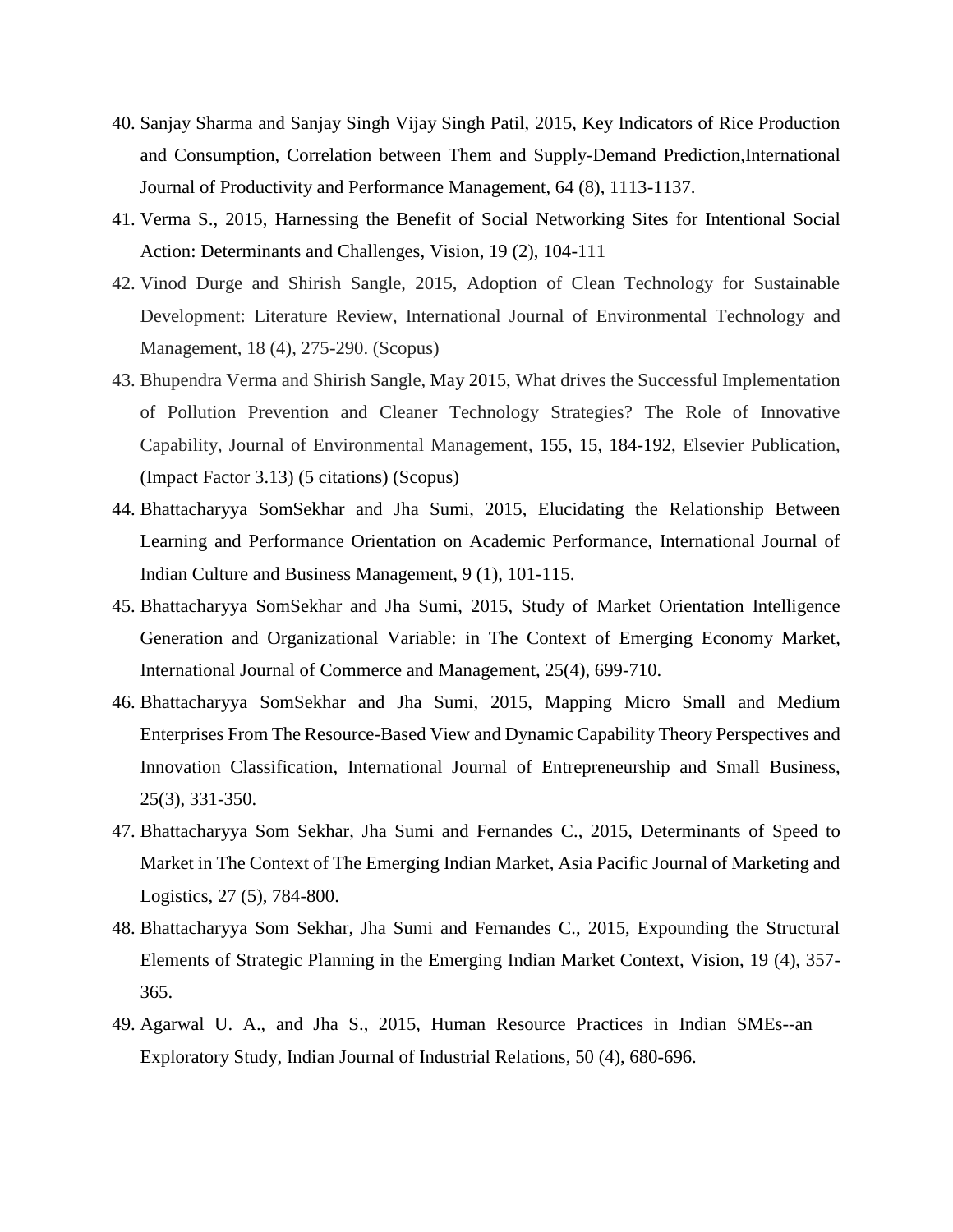- 50. Agarwal U.A., and Dasgupta P., 2015, Role of Job Satisfaction and Different Commitments On Turnover Intentions Of Nurses,Indian Journal of Training and Development
- 51. Bosamia Dhwani and Chattopadhyay Utpal, 2015, India's Growth Engine in the next Decade: Manufacturing or Services?, JBIMS Spectrum, 3(1), 33-46.
- 52. Bhawsar Pragya and Chattopadhyay Utpal, 2015, Competitiveness of Industrial Clusters: A Comparative Study of Pithampur and Indore Clusters, India, Journal of International Business and Economy, 16 (2), 65-96.
- 53. Bhawsar Pragya and Chattopadhyay Utpal, 2015, Evaluation of Cluster Competitiveness: Review, Framework, and the Methodology, Competition Forum (published by American Society for Competitiveness), 13 (1), 75-91*.*
- 54. Bhawsar Pragya and Chattopadhyay Utpal, August 2015, Competitiveness: Review, Reflections and Directions, Global Business Review, 16 (4), 665-679.
- 55. Saha, Aritra and Chattopadhyay, Utpal, June 2015, The Impact of International Joint Venture on Local Economy: A Case Study of Hero Honda, South Asian Journal of Business and Management Cases, 4 (1), 14-26.
- 56. Salpekar Tanay, Bendle Arpit and Chattopadhyay Utpal, 2015, Competitive Advantage of Nagpur as a Logistic Hub Post Implementation of Goods and Services Tax, in Lamba, JS, Mulay, Rahul, Jain Rinku and Mahindroo, Prerna, Redefining Boundaries Supply Chain Perspectives, M2W Media, New Delhi.
- 57. Chattopadhyay Utpal and Bhawsar Pragya, 2015, DoCoMo Says Sayonara to Tata, in, Sardana, GD and Thatchenkery, Tojo (eds.), Optimizing Business Growth Strategies for Scaling Up, Bloomsbury Publishing India Pvt. Ltd., New Delhi.
- 58. Dixit V., Srivastava R.K., and Chaudhuri A., 2015, Project Network-Oriented Materials Management Policy for Complex Projects: A Fuzzy Set Theoretic Approach, International Journal of Production Research, 53(10), 2904-2920.
- 59. Choudhary A., Suman R., Dixit V., Tiwari M. K., Fernandes K. J., and Chang P. C., 2015, An Optimization Model for a Monopolistic Firm Serving an Environmentally Conscious Market: Use of Chemical Reaction Optimization Algorithm, International Journal of Production Economics, 164, 409-420.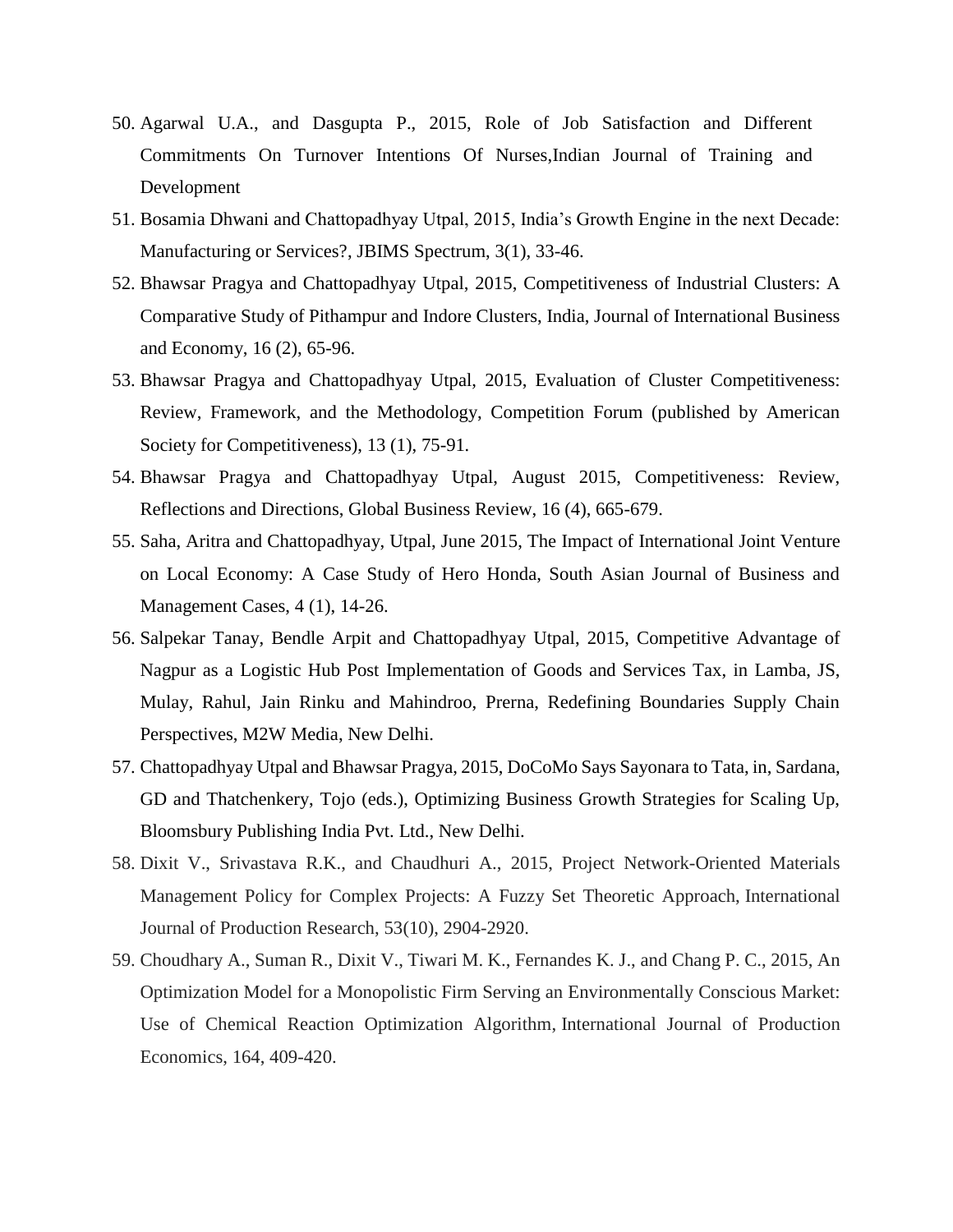- 60. Kumar R. S., Kondapaneni K., Dixit V., Goswami, A., Thakur L. S., and Tiwari M. K. 2015, Multi-objective Modeling of Production and Pollution Routing Problem with Time Window: aSelf-Learning Particle Swarm Optimization Approach, Computers andIndustrial Engineering, (In Press).
- 61. Sibanand Senapati and Vijaya Gupta, 2015, Climate Change and Fishing: Analysing Fisherman's View Point, International Journal of Ecological Economics and Statistics, 36 (4), 81- 94.
- 62. Thakur, Barun Kumar, and Vijaya Gupta, 2015, Groundwater Arsenic Contamination Problems in Bihar: Causes, Issues and Challenges, Manthan: Journal of Commerce and Management, Journal Press India, 2(1), 45-60.
- 63. Sibanand Senapati and Vijaya Gupta, 2015, Vulnerability to Climate Change: Issues and Challenges Towards Developing Vulnerability Indicator (Chapter 5), (Dinda, S., Edt.) "Handbook of Research on Climate Change Impact on Health and Environmental Sustainability", pp. 82-104.
- 64. Sibanand Senapati and Vijaya Gupta, 2015, Impacts of Climate Change on Fish Productivity: a Quantitative Measurement (Chapter 12), (Dinda, S., Edt.) "Handbook of Research on Climate Change Impact on Health and Environmental Sustainability", pp. 243-260.
- 65. Singh, V. K., 2015, Conjoint Analysis of Option and Volatility Models: Empirical Evidence from Recent Waves of Financial Upheavals. Journal of Emerging Market Finance, SAGE Publication, 14 (3), 258-289.
- 66. Singh, V. K., 2015, Pricing Competitiveness of Jump-Diffusion Option Pricing Models: Evidence from Recent Financial Upheavals. Studies in Economics and Finance, Emerald, 32 (3), 357-378.
- 67. Girish N, Iqbal R, Khanzode V, De A, 2015, Manual Material Handling and Occupational Low Back Disorders: A Narrative Literature Review Emphasizing Maximum Acceptable Weight of Load, International Journal of Human Factors and Ergonomics, 3, 376-392.
- 68. Shah B, Khanzode V, 2015, A Comprehensive Review and Proposed Framework to Design Lean Storage and Handling Systems, International Journal of Advanced Operations Management, 7, 274-299.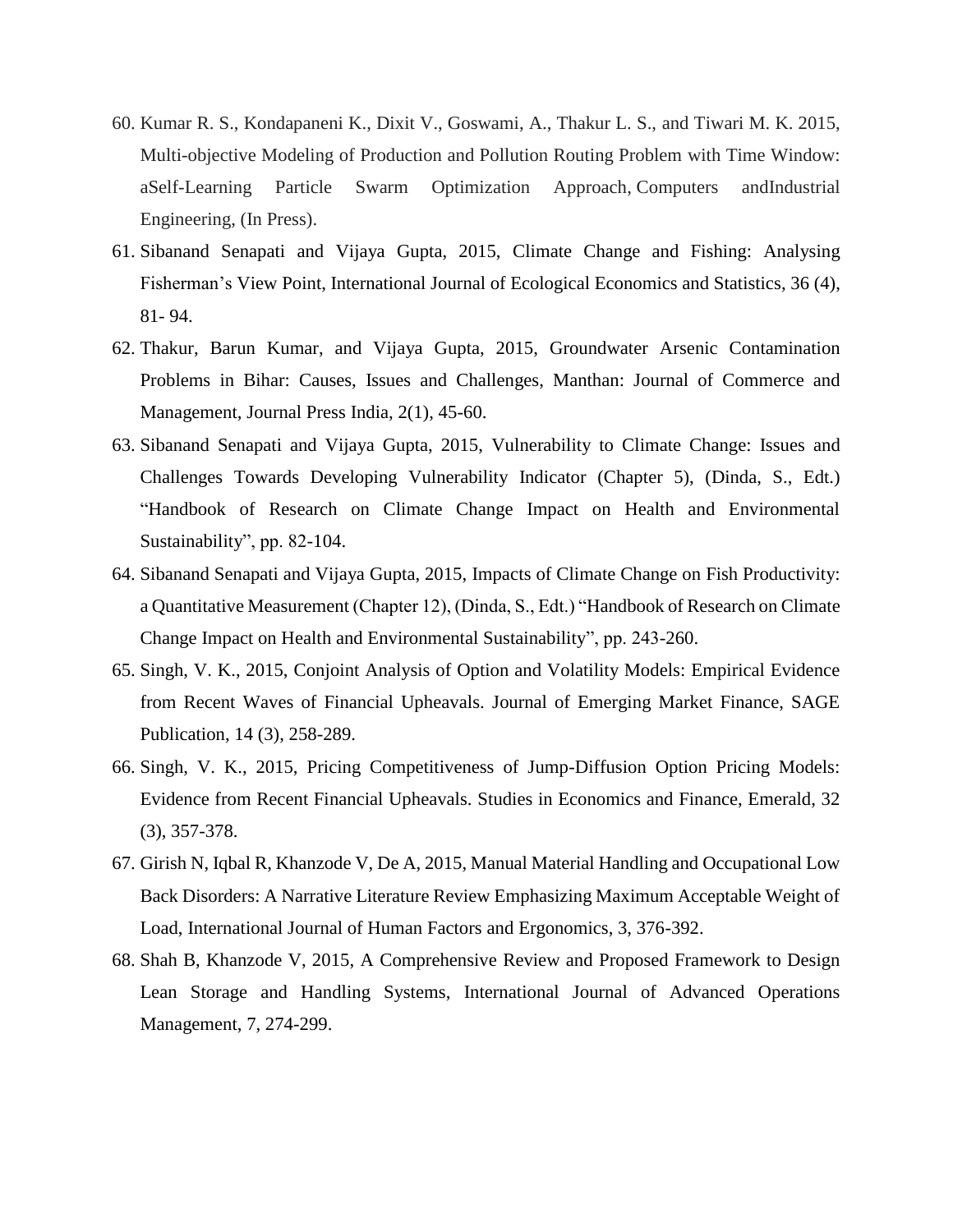- 69. Mohsin M., Diwan H., Khan I. and Ahmad A., 2015, Genetically encoded FRET-based nanosensor for in vivo monitoring of zinc concentration in physiological environment of living cell, Biochemical Engineering Journal, 102, 62-68.
- 70. Thakurta A.G., Iqbal R. and Bhasin H.V., 2015, March, Comparative analysis of gait kinematics of male and female construction workers while carrying asymmetric loads in different modes, In Industrial Engineering and Operations Management (IEOM), 2015 International Conference on (pp. 1-5). IEEE.
- 71. Ghosh S., Iqbal R., De A. and Banerjee D., 2015, Relationship of Body Mass Index with Muscle Mass of Adult Male Workers from Service and Manufacturing Sectors, International Journal of Sports Sciences & Fitness, 5(1).
- 72. Phadke S.S.D., Shetty D. and Iqbal R., 2015, Health Promotion at Work Site for Traffic Police, Health Promotion, 4(5).
- 73. Unnikrishnan S., Iqbal R., Singh A. and Nimkar I.M., 2015, Safety management practices in small and medium enterprises in India, Safety and Health at Work, 6(1), 46-55.
- 74. Iqbal R. and De A., 2015, Gait Pattern with the Use of Two different Prosthesis on Amputated Limbs in Trans-Tibial Amputees.
- 75. Das S.K., Mukhopadhyay S. and Koilakuntla M., 2015, Analytic Hierarchy Process to Rate Risk Factors Associated with WMSDs in General Physicians, Journal of Health Management, 17(2), 241-247.
- 76. Das S.K., Sen S. and Mukhopadhyay S., 2015, The Influence of Head–Neck Position on Wrist Flexor Strength, International Journal of Human Factors Modelling and Simulation, 5(1), 53- 60.
- 77. Mukhopadhyay S., Das S.K. and Jathan M., 2015, Incidences of Work-Related Musculoskeletal Disorders among Housemaids: The Urban Poor Dwelling in Slums of Mumbai
- 78. Patyal V.S. and Koilakuntla M., 2015, Infrastructure and core quality practices in Indian manufacturing organizations: Scale development and validation, Journal of Advances in Management Research, 12(2), 141-175.
- 79. Patyal V.S. and Maddulety K., 2015, Interrelationship between Total Quality Management and Six Sigma: A Review, Global Business Review, 16(6), 1025-1060.